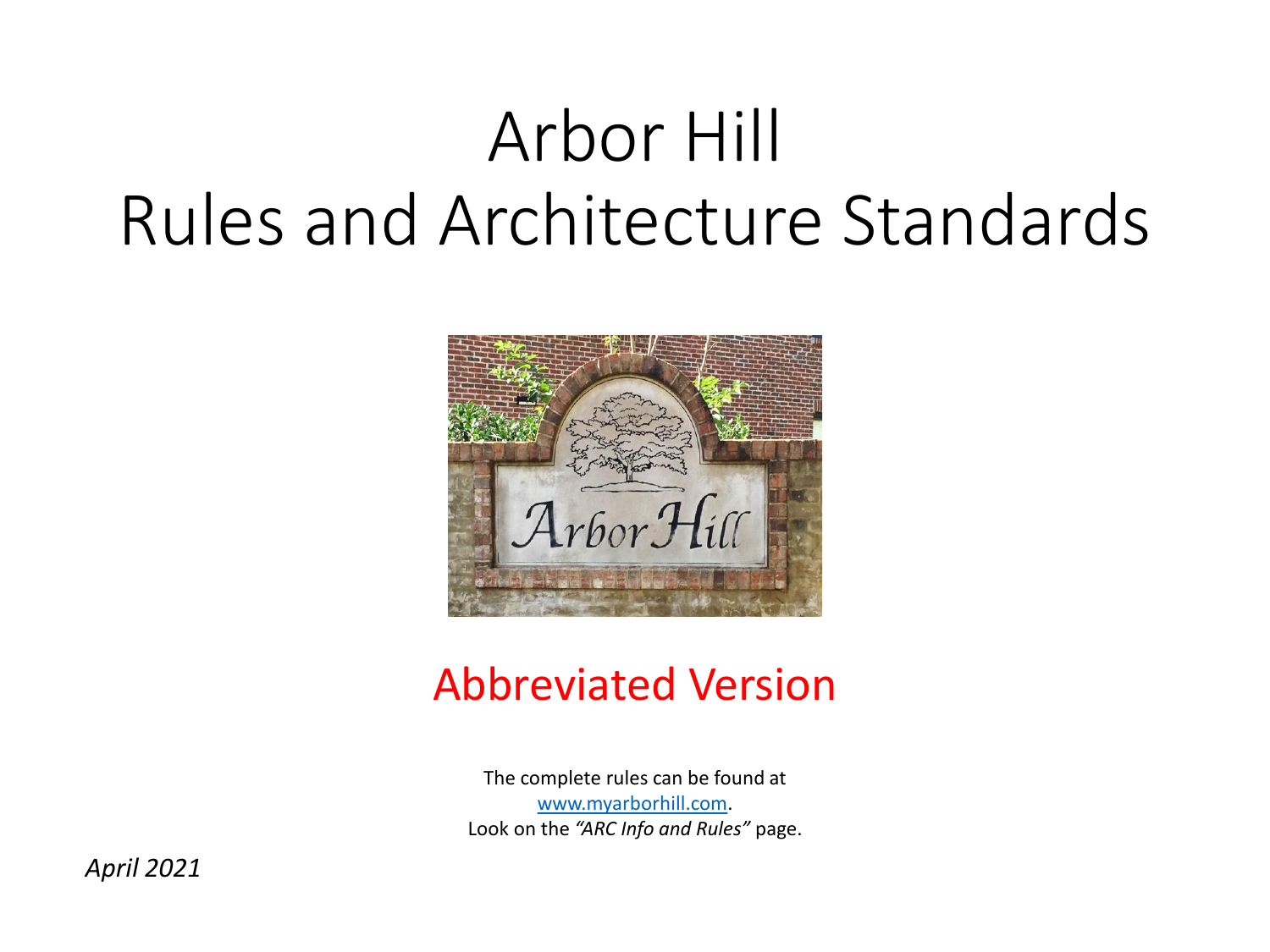### Document Outline



- Introduction
- Fines and ARC
- Per Occurrence Fines
- Standard Fines
- When to Submit an ARC request

*Note: ARC is Architecture Review Committee.*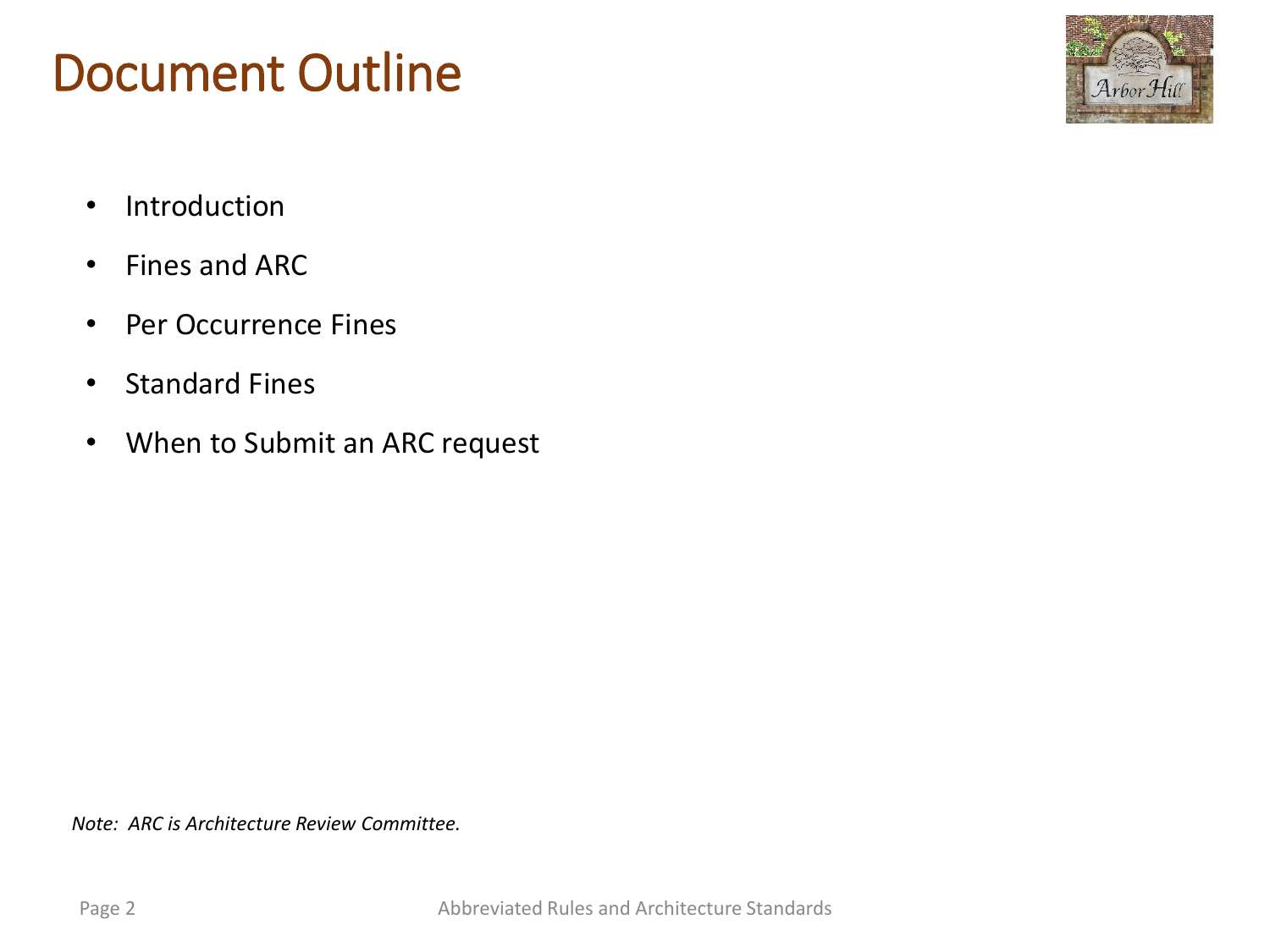### Introduction



This document provides an abbreviated version of the Arbor Hill (AH) Rules and ARC Standards. Creating this document doesn't cover all the rules or details but should help clear up some confusion on some of the processes and fining policies. Please refer and use the full document for the detailed information, which can be found on [www.myarborhill.com](http://www.myarborhill.com/). Along with the complete AH Rules and ARC Standard's document, there is other helpful information on the website.

Arbor Hill rules fall into 2 categories – General and Architecture Standards. This document focuses on the types of fines and when to submit an architecture change request to PPM for review by the Architecture Review Committee (ARC) for all rule categories. It also gives the most common examples for violations.

In 2003, Arbor Hill, was developed with certain architectural characteristics to create a beautiful private gated community. These characteristics include specific styles of homes with neutral tones, natural landscaping, wood fences, and sidewalks.

One of the benefits of living in AH is that we are a Covenant Community. The Covenants were written to help preserve home values for generations to come. As residents of AH, we are all members of the Arbor Hill Homeowners Association (HOA) and have a stake in keeping our community thriving and home values high.

If you have any questions regarding your HOA account balance, ARC requests or just general information, please contact our management company, Premier Property Management (PPM) at 205-403-8787.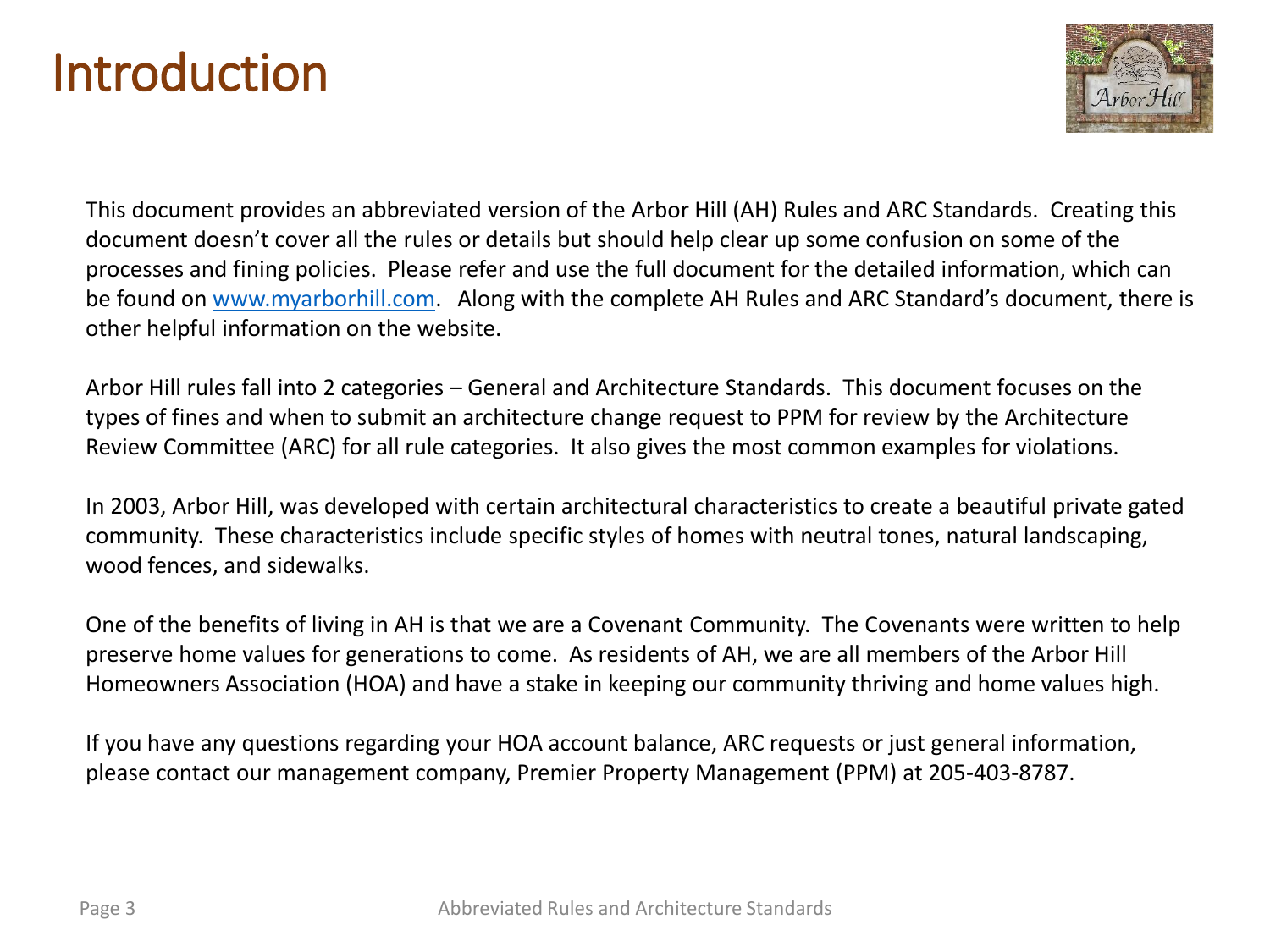# Fines and ARC



#### Fines

Violations that generate fines fall into 2 categories - Per Occurrence and Standard. Definition and examples are listed later in this document.

#### When do I submit an architecture request form?

If you are planning on making changes to the outside of your home or property, you *Must* complete an architecture request form (also know as an ARC request) and submit it to PPM.

For the backyard , you generally don't need to complete an architecture request form if the change is below the fence height. Here are 2 examples where one is needed.

- Changes in the landscape that will change the flow of water to your neighbors.
- Any structure added that is above the fence line such as a storage shed, arbor, free standing patio cover of any type.

If you are not sure an ARC request is needed, it is best to call PPM and ask. Not submitting an ARC request could result in a serious fine.

The first AH rule states that residents must submit an Architecture Change Request form to PPM before making any outside changes. Not doing so, could result in a fine as high as \$5,000 and work that has started can be stop and any changes might need to be reversed. If you are not sure an ARC request is needed, submit one or ask PPM if one is needed. The ARC request form is on the AH website on the "ARC and Info / Rules" page.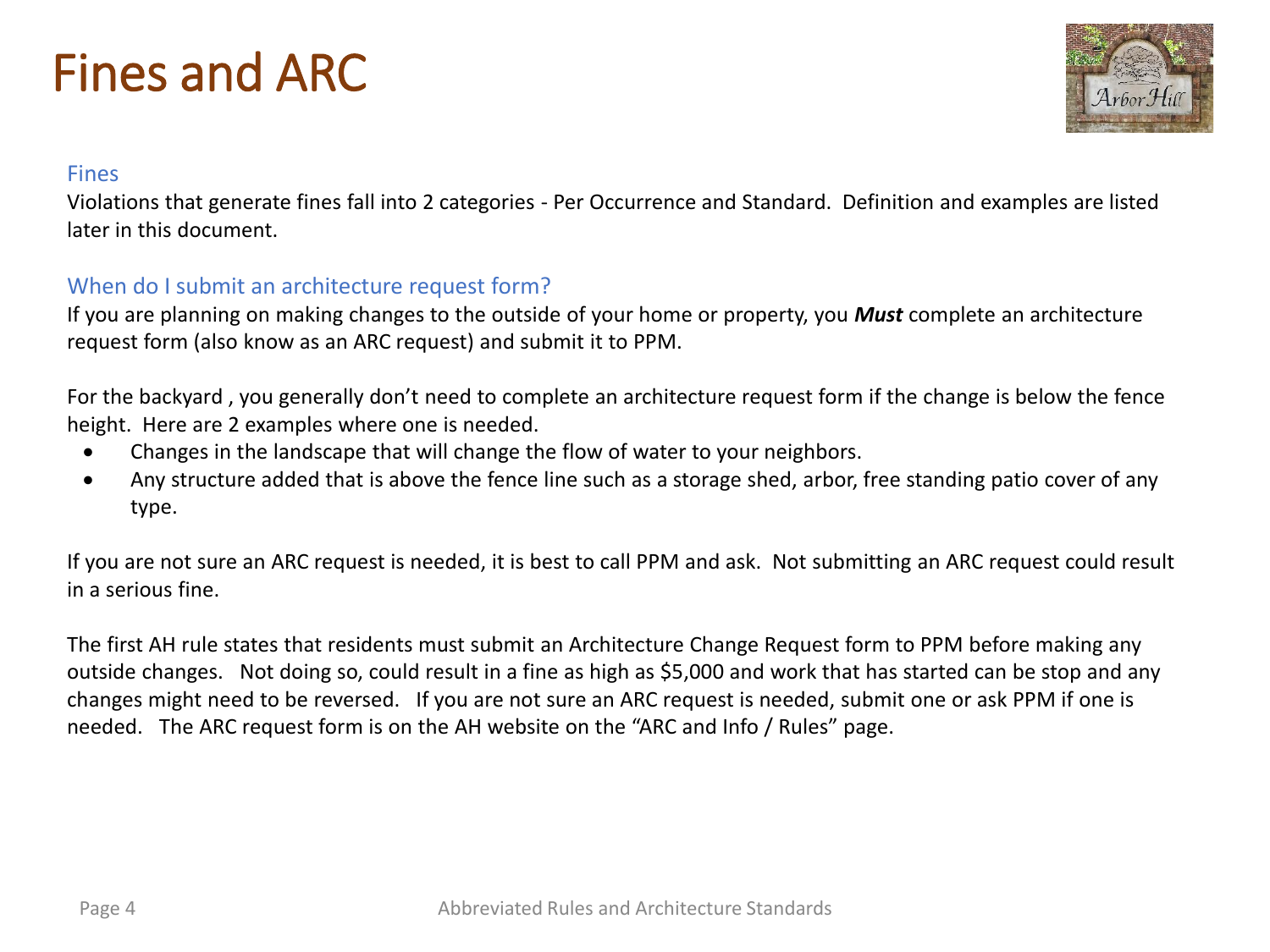## Per Occurrence Fines



Since the Rules and ARC Standards have been published on the Arbor Hill website, the board feels that this is your first warning before issuance of a "*Per Occurrence*" the fine. When these violations occur, you will receive a letter and a \$50 fine is automatically added to your account, per incident up to \$200/month.

**Examples of "Per Occurrence" violations:** *These are just some examples and for the full list, please see the Arbor Hill Rules and ARC Standards, which can be found on [www.myarborhill.com](http://www.myarborhill.com/) .* 

- **Parking** is an ongoing issue in AH. The streets in AH are narrow and the driveways are configured close to each other. Both do not permit for safe street parking and traffic flow. Parking in the streets hinders emergency response vehicles, school buses, mail trucks and regular flow of traffic and creates driving hazards for other residents. Parking in the streets is for temporary use for visitors, contractors, repair trucks, etc. All visitors must follow the parking rules that can be found in the Rules and ARC Standards. As the homeowner, you are responsible for your visitors parking.
	- o Parking on grass is not allowed
	- o When parked in the street, the vehicles must be parked with the flow of traffic
	- o Trailers, boats and/or RV's are not permitted to be parked within AH
	- $\circ$  Vehicles must be parked so that they do not block or hang over the sidewalks and impede residents from walking on the sidewalks
	- o At all times, please be sure not to block your neighbor's driveways, any mailboxes or fire hydrants
- **Yard maintenance** includes the following, but is not limited to:
	- $\circ$  Grass must be mowed and weed free
	- o Mulch and pine straw must be refreshed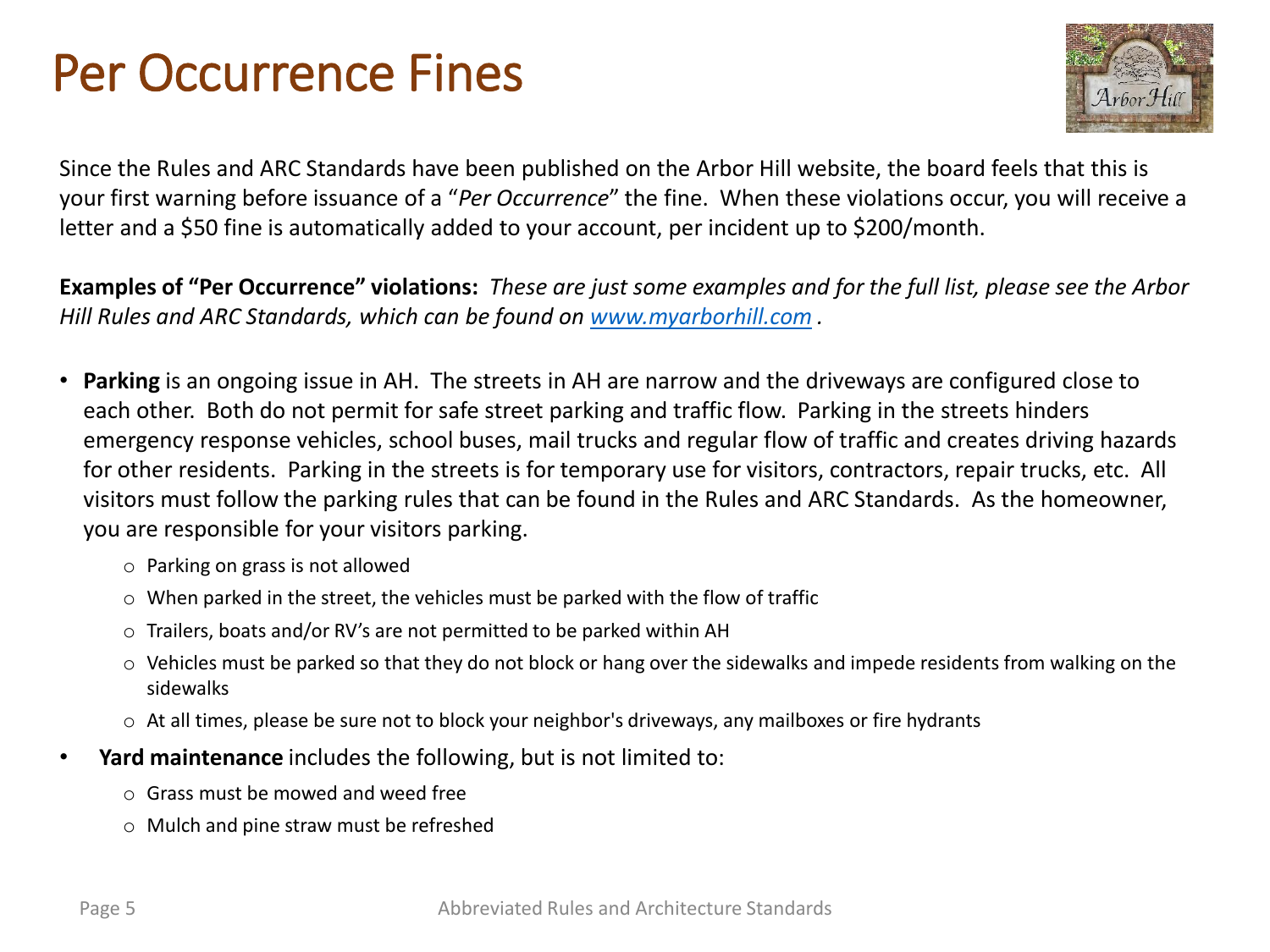### Per Occurrence Fines - Continued



- **Solar lights** are **Not** Permitted.
- **Garden hoses** must be a subdued color and stored neatly out of sight or on a hose reel or similar container of neutral color when not in use. Neutral colors are black, brown, gray, tan – not red, pink, purple, etc.
- **Garbage and recycle cans** must be stored so that they are not visible from the street, except when placed out for trash pickup. Trash pickup days are Tues and Friday with recycling is on Weds. The trash cans may be put out on the curb, no earlier then 6pm the evening before and must be put away the evening of the pick up day. Proper storage locations are either within your garage or behind your home.
- **Signage** other than security alarm and "For Sale" are not permitted in yards. Houses that are for sale must use AH approved designed signs. Please contact PPM for more information.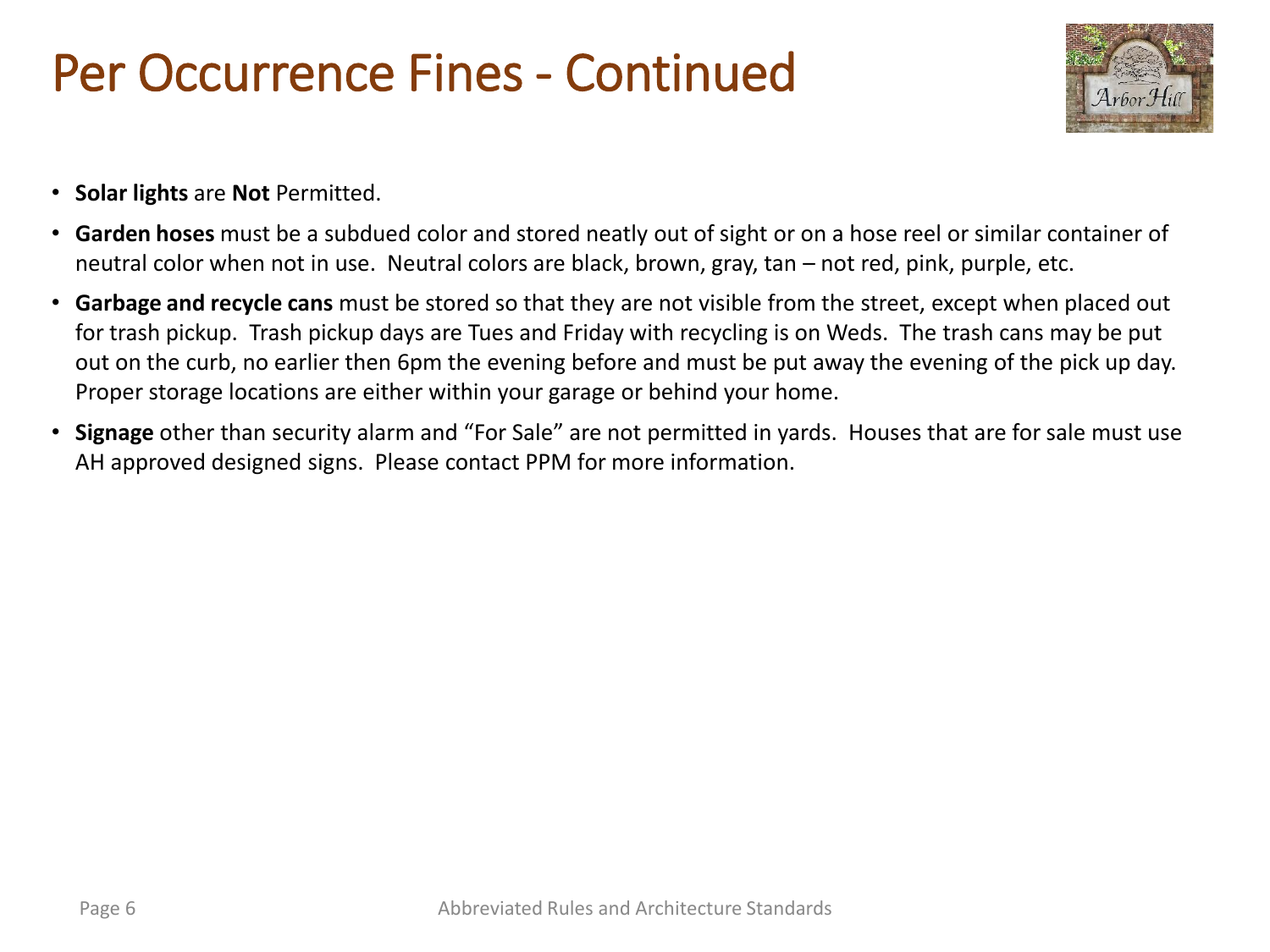# Standard Fines



Standard fines are applied where the property violation involves conditions which might require a longer time to resolve (see note below). In this case, a written warning (letter) is sent to the homeowner with a one-month grace period to correct the condition before incremental monthly fines begin. If the condition is not corrected within the 30 days or provisions haven't been made with PPM for an extension, a fine will be applied. The fine increase each month until the violation is corrected.

Fine amounts range from \$50 - \$150.

**Examples of "Standard" violations:** *These are just some examples and for the full list, please see the Arbor Hill Rules and ARC Standards, which can be found on [www.myarborhill.com](http://www.myarborhill.com/) .*

- **Yard maintenance** includes the following, but is not limited to:
	- o Plants must be trimmed and weed free
	- o Driveways and walkways, including sidewalks and aprons, must be kept clean and pressure washed.
- **House**
	- o Chimney caps must be painted and not faded, rusty or peeling.
	- o The house paint must be clean, not peeling, and not faded.
- **Home businesses** are not permitted within AH
- **Debris piles** that do not fit into a trash can, you can place it on your yard near the street but not blocking the sidewalk. You need to contact Hoover Public Works, 205-444-7543 to schedule a pickup of the debris. Also, please contact PPM to let them know that you have scheduled a pickup for this debris pile.

*Note: In some cases, shorter resolution times carry a standard fine. Consult the full AH Rules and ARC document for details of each violation.*